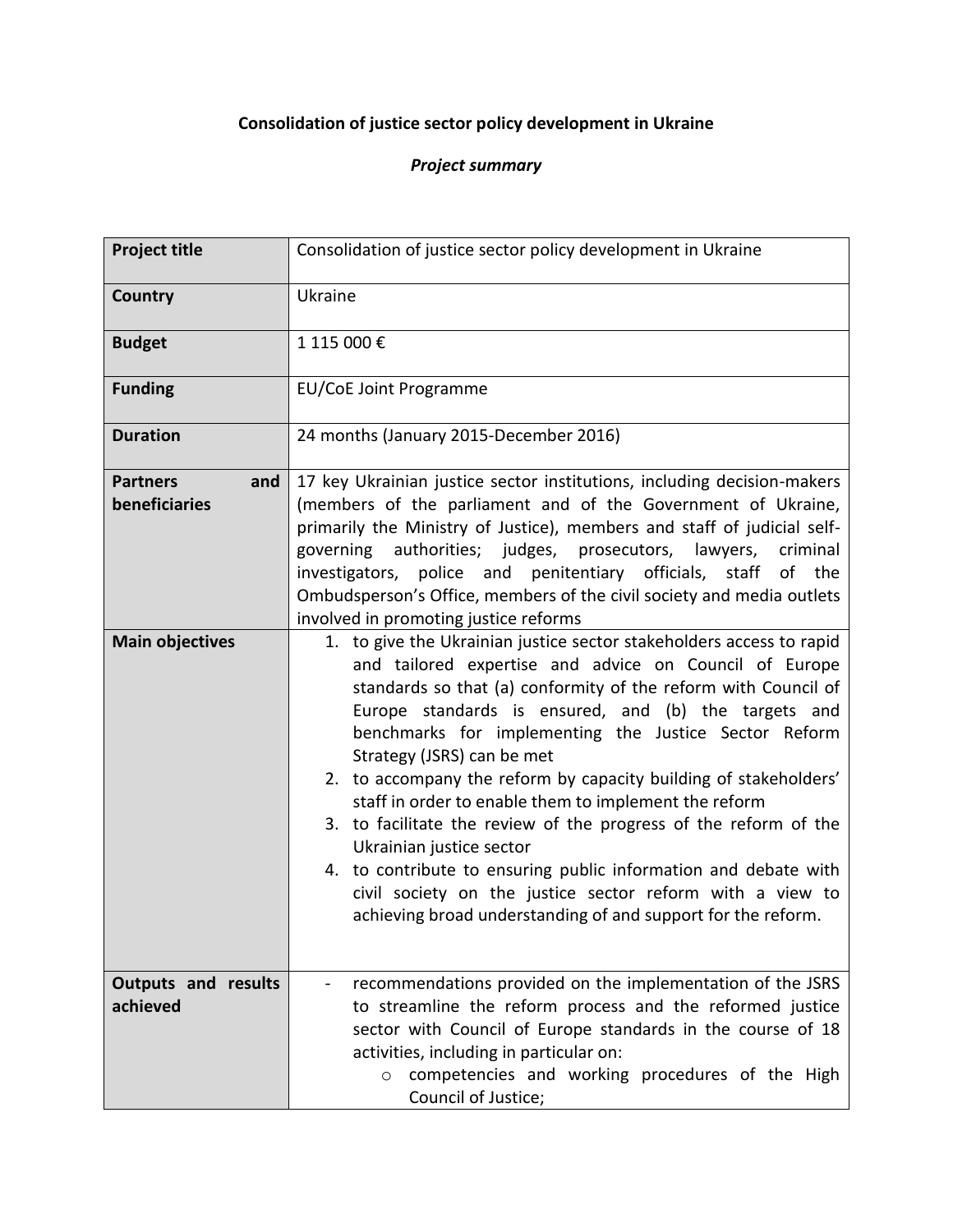|                           | protection of human rights by courts at times of conflict,<br>$\circ$<br>including through harmonizing court practice;<br>developing judges' qualifications and evaluating their<br>$\circ$<br>performance;<br>implementing the right to individual constitutional<br>$\circ$<br>complaint, etc.;<br>the mechanism in charge of coordinating the justice sector<br>reform (Justice Reform Council) supported in its coordinating<br>function, in particular through assisting the Special Advisor of<br>the Secretary General of the CoE for Ukraine to carry out his<br>role of JRC observer and provide advice on implementing and<br>coordinating the justice reform;<br>the function of the JRC as the body monitoring the<br>implementation of the JSRS and assessing the results of the<br>reform strengthened by developing and putting at its disposal a<br>comprehensive reform monitoring tool - Progress Review<br>Methodology of Justice Sector Reform in Ukraine (PRM);<br>capacity of justice sector stakeholders to implement the reform<br>strengthened in the course of 23 activities with the<br>participation of judges, lawyers, prosecutors, trainers of justice<br>sector training institutions, staff of Verkhovna Rada secretariat,<br>SBU, police, migration and prison officers, staff of the Ministries<br>of Justice, Defence and Health and of the Ombudsman Office,<br>journalists covering court proceedings; |
|---------------------------|----------------------------------------------------------------------------------------------------------------------------------------------------------------------------------------------------------------------------------------------------------------------------------------------------------------------------------------------------------------------------------------------------------------------------------------------------------------------------------------------------------------------------------------------------------------------------------------------------------------------------------------------------------------------------------------------------------------------------------------------------------------------------------------------------------------------------------------------------------------------------------------------------------------------------------------------------------------------------------------------------------------------------------------------------------------------------------------------------------------------------------------------------------------------------------------------------------------------------------------------------------------------------------------------------------------------------------------------------------------------------------------------------------------------------------------------|
|                           | reform fostered by advocating for the adoption<br>constitutional amendments with regard to justice before<br>legislators, supporting discussion platforms for reform<br>modalities enabling exchange of views between justice sector<br>institutions and the civil society; supporting selected justice<br>institutions in developing and implementing<br>sector<br>communication strategies, including by training judges-speakers<br>and journalists on exchanging and presenting information on<br>court proceedings to the public at large or producing and<br>disseminating informational material.                                                                                                                                                                                                                                                                                                                                                                                                                                                                                                                                                                                                                                                                                                                                                                                                                                     |
| activities<br><b>Some</b> | "Comparative Study on the Role of the Councils for the Judiciary                                                                                                                                                                                                                                                                                                                                                                                                                                                                                                                                                                                                                                                                                                                                                                                                                                                                                                                                                                                                                                                                                                                                                                                                                                                                                                                                                                             |
| implemented               | in the Legislative Process in Selected Council of Europe Member<br>States"                                                                                                                                                                                                                                                                                                                                                                                                                                                                                                                                                                                                                                                                                                                                                                                                                                                                                                                                                                                                                                                                                                                                                                                                                                                                                                                                                                   |
|                           | High-level Conference "Constitutional Reform in Ukraine:                                                                                                                                                                                                                                                                                                                                                                                                                                                                                                                                                                                                                                                                                                                                                                                                                                                                                                                                                                                                                                                                                                                                                                                                                                                                                                                                                                                     |
|                           | <b>Outcomes and Perspectives"</b>                                                                                                                                                                                                                                                                                                                                                                                                                                                                                                                                                                                                                                                                                                                                                                                                                                                                                                                                                                                                                                                                                                                                                                                                                                                                                                                                                                                                            |
|                           | A series of seminars for judges working in the regions bordering                                                                                                                                                                                                                                                                                                                                                                                                                                                                                                                                                                                                                                                                                                                                                                                                                                                                                                                                                                                                                                                                                                                                                                                                                                                                                                                                                                             |